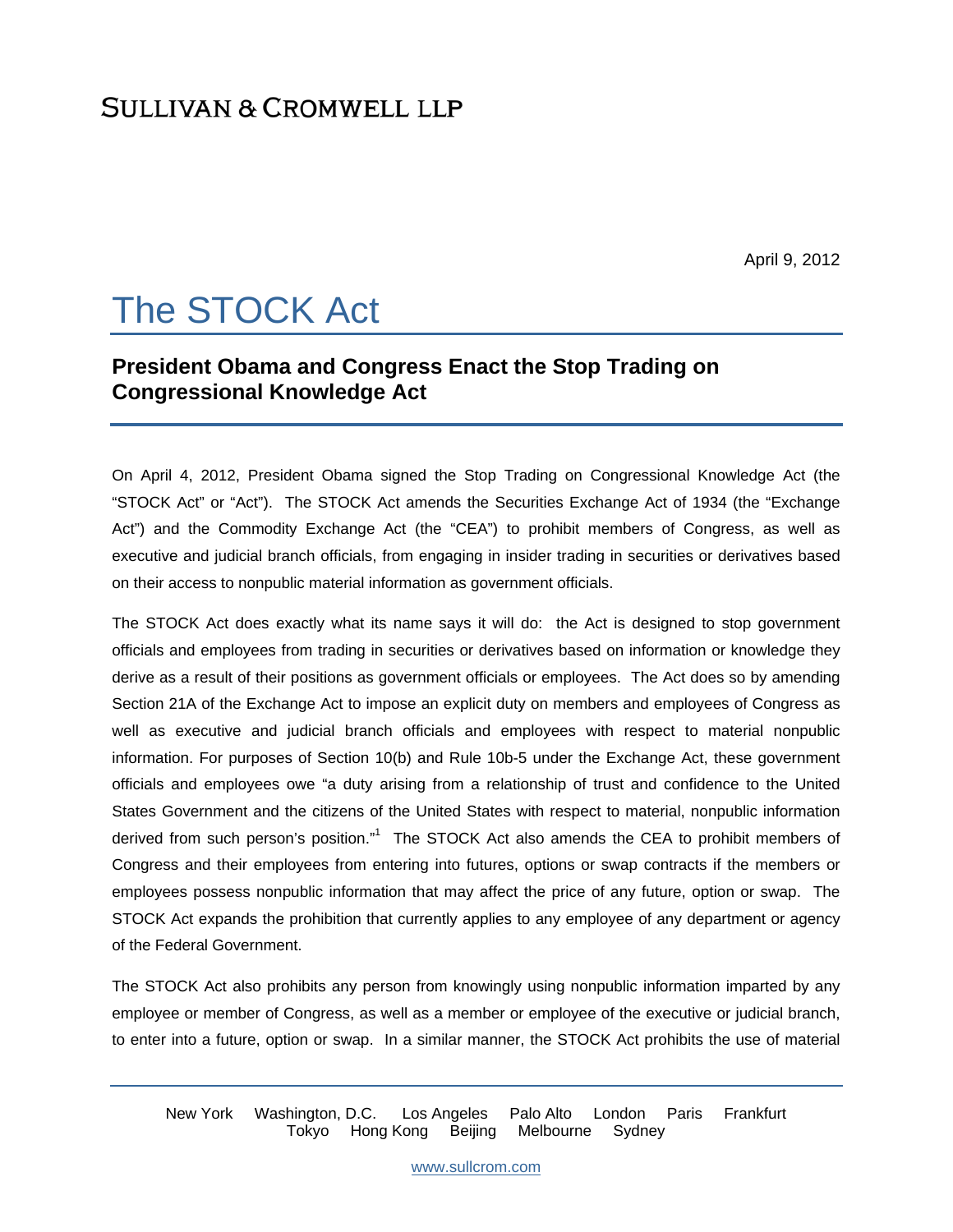# **SULLIVAN & CROMWELL LLP**

nonpublic information by persons who receive such information from employees or members of Congress or employees or officials of the judicial or executive branch in violation of such government employee's or official's duty under the Exchange Act. Under current insider trading laws, a tippee (i.e. someone who receives insider information) violates the Exchange Act prohibition on insider trading if the tippee knows or should have reason to know that the person providing the tip had a fiduciary duty to keep the information in the tip confidential. If a person knows that information received from an employee or official of the Federal Government is nonpublic and then trades on that information, such person would be engaging in insider trading.

The text of the STOCK Act does not define or explain the term "nonpublic governmental information" for purposes of assessing the duty imposed by Section 21A of the Exchange Act. The corresponding CEA provisions may provide some guidance on this topic: It prohibits government officials or employees or their tippees from entering into derivatives contracts based on

> information which has not been disseminated by the department or agency of the Federal Government holding or creating the information or by Congress or the judiciary in a manner which makes it generally available to the trading public, or disclosed in a criminal, civil, or administrative hearing or in a congressional administrative or Government Accountability Office report, hearing audit, or investigation.<sup>2</sup>

Therefore, unless the information is published in some public manner, the employee or member of Congress or any employee or official of the executive or judicial branch or any person receiving such information must refrain from trading on such information.

While included as part of the Senate Bill, the Congressionally enacted final STOCK Act does not contain provisions requiring persons and firms engaging in political intelligence activities to register under the Lobbying Disclosure Act of 1995. Under the Senate Bill, firms that engage in political intelligence activities (i.e. activities relating to information that is derived from direct communications with an executive branch employee or an employee or member of Congress and that is used to inform investment decisions) would have had to register as political intelligence consultants and identify themselves as such when communicating with executive branch employees or employees or members of Congress. The STOCK Act did not contain these provisions but still requires that the Comptroller General of the United States to prepare a report on such activities and deliver it to Congress. It is unclear at this time what steps Congress will take, if any, after receipt of this report.

\* \* \*

Copyright © Sullivan & Cromwell LLP 2012

 $\frac{1}{1}$ Section 21A of the Exchange Act as amended by Section 9 of the STOCK Act.

<sup>2</sup> Section 4c(a)(4)(A) of the CEA as amended by Section 5 of the STOCK Act.